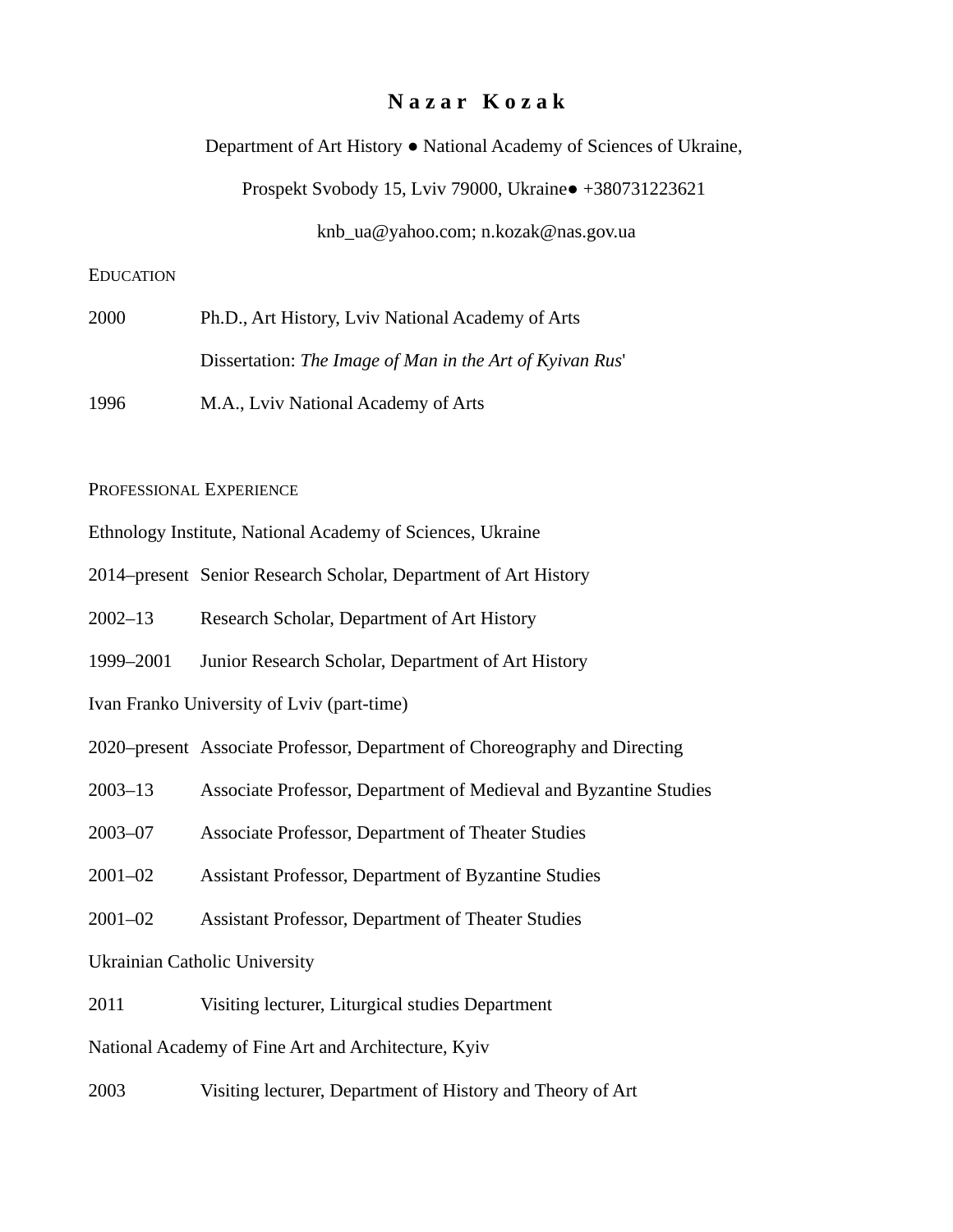#### SELECTED GRANTS, FELLOWSHIPS, AND AWARDS

- 2019 Getty Scholar Program, Getty Research Institute, Los Angeles (Project: *Surmounting Chernobyl: Artistic Responses to Ecological Disaster*)
- 2019 CAA-Getty International Program, New York (Moderator of a preconference symposium and chair of the Program's alumni session)
- 2018 CAA's Art Journal Award Finalist (Paper: "Art Embedded into Protest: Staging the Ukrainian Maidan," *Art Journal* 76/1 (2017): 8–27)
- 2016–17 Fulbright Scholar Program (Host institution: The Ukrainian Museum, New York; Project: *Post-Byzantine to Renaissance. Rethinking Ukrainian Religious Art Northeast of the Carpathians: 1500-1700 CE*)
- 2015 Fellowship from Austrian Agency for International Mobility (OeAD) (Host institution: Department of Byzantine Studies, Austrian Academy of Sciences, Vienna, Austria; Project: *Post-Byzantine Iconography of the Akathistos Hymn*)
- 2015 CAA-Getty International Program, New York (Participant)
- 2003 Short–term Grant, American Council of Learned Societies (ACLS) (Project: *Image and authority: the representation of political elite in the art of Kyivan Rus)*
- $2000 01$  $9<sup>th</sup>$  International Program for Learning Greek Language and Culture (Host institution: National University of Athens, Greece)

#### SELECTED PUBLICATIONS

# Book

*Obraz i Vlada. Kniazi portrety v mystectvi Kyivskoi Rusi XI stolitia* [*Art and Authority. Royal Portraits in the Art of Kyivan Rus' of the eleventh century*] (Lviv: Liha-Press, 2007).

## Articles and Book Chapters

"Art Resistance and Russia's 'Non-Invasion' of Ukraine," *EWJUS* 9 (2022). Forthcoming.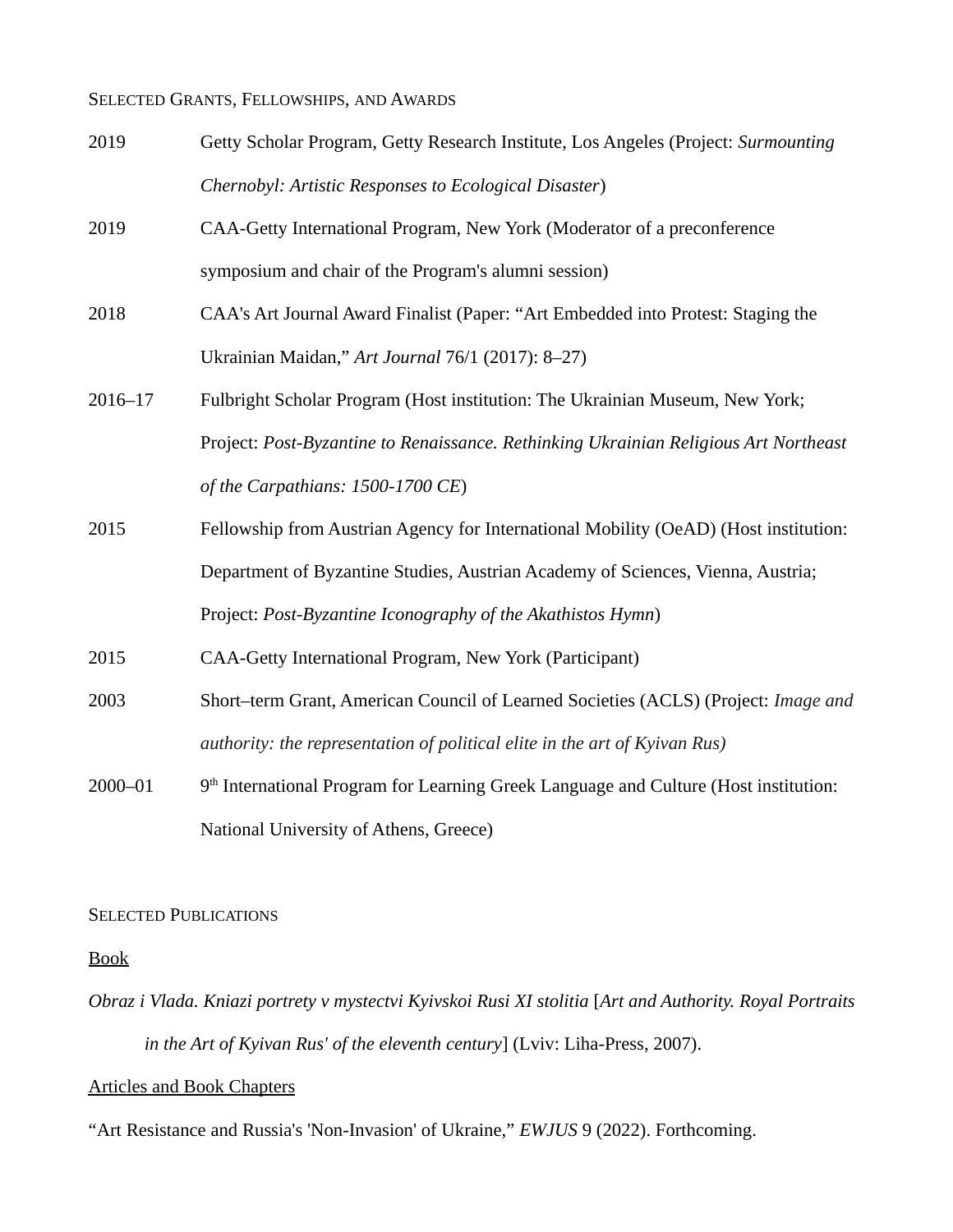- "The Akathistos on the Move and the Geography of post-Byzantine Art," in *Eclecticism at the Edges: Medieval Art and Architecture at the Crossroads of the Latin, Greek, and Slavic Cultural Spheres c.1300–c.1550* (Boston: De Gruyte, 2021). Forthcoming.
- "The Holy Land Amid Carpathians: The Architectural Backgrounds in the Akathistos Scenes at Lavriv Monastery," in: *Medieval and Early Modern Art in Central Europe*, Ed. Deluga Waldemar J. and Rywiková Daniela (Ostrava: Ostravská univerzita, 2019), 155-170.
- "Akathistos Cycle from the Perspective of Iconography and Visual Culture," in *Bloomsbury Encyclopedia of the Global Middle Ages*. (London: Bloomsbury Publishing, 2019)
- "Reasons for Innovation: Unusual post-Byzantine Iconography of Akathistos Strophe 11," *Revue Roumaine d'Histoire de l'Art : Série Beaux-Arts* 56 (2019): 19–32.

"Art Embedded into Protest: Staging the Ukrainian Maidan," *Art Journal* 76/1 (2017): 8–27.

"How My Art History Was Reborn," in *Global Conversations II: Dominant Ideologies and Political Trauma: Can Art History Be Reborn? Papers to commemorate five years of the CAA-Getty International Program,* CAA Annual Conference, February 15–19, 2017.

[www.collegeart.org/pdf/programs/international/kozak.pdf](http://www.collegeart.org/pdf/programs/international/kozak.pdf)

"Akathistos Cycle in Supraśl Revisited," *Series Byzantina* 14 (2016): 81–95.

- "Akathistos and Pokrov: A Case Study of Iconographic Contamination," *Izkustvovedski Chetenia/Art Studies Readings 2014* (Sofia, 2015): 312-320.
- "Fragment ktitorskoi kompozitsyi na zapadnoi stene naos Kirilovskoi tserkvi v Kieve" [Fragment of Ktretor Scene on the West Wall of the nave at Saint Cyril Church in Kyiv] in *V sozvezdii Lva: The collection of studies on Old Rus' art in honour of Lev Lifshits* (Moscow, 2014): 198-209.
- "Plid utrymannia. Vidrodzennia post-vizantiiskykh stinopysiv v Halychyni u simnadciatomu stolitti" [Fruit of Retention. The Rebirth of Post-Byzantine Wall Paintings in Galicia in the Seventeenth Century], *Ukraine: culture heritage, national consciousness, statehood* 20 (2011): 346-352.

"Vizantia pislia Vizantii v monumentalnomu malarstvi Ukrainy" [Byzantium after Byzantium in the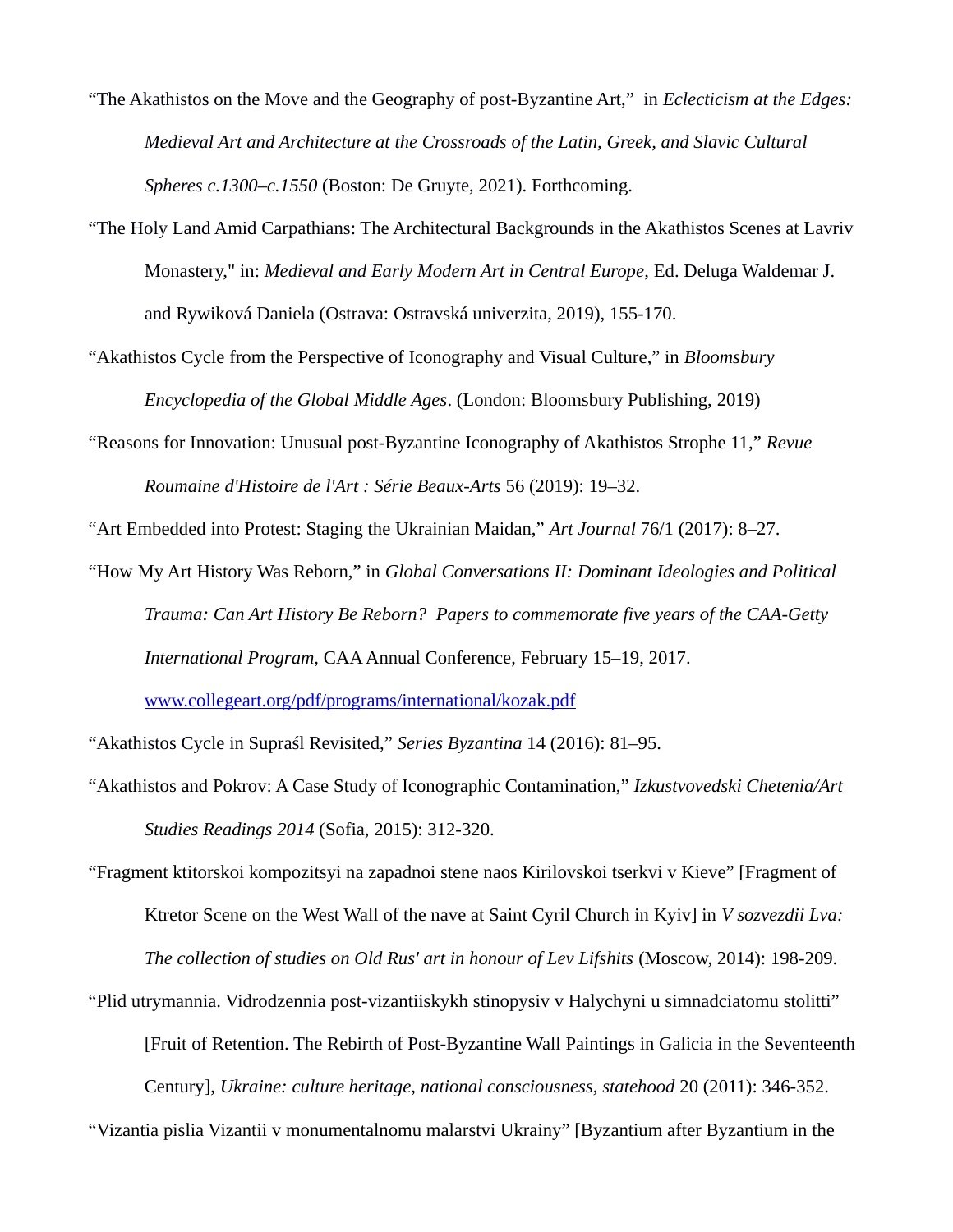Monumental Painting of Ukraine], *Nazrodoznavchi zoshyty*, 3-4 (2009): 319-324

- "Vizantiiski mytsci v Kyevi u XII stolitti" [Byzantine Artists in Kyiv in the Twelfth Century], *Visnyk of Lviv University. Art Studies Series,* 3 (2003): 146–160.
- "Litopysni 'maistry iz Hrejiv' i Desiattyna tserkva u Kyevi" [The Desiatynna Church in Kyiv and the 'Artists from Greeks' mentioned in Primary Chronicle], *Visnyk of Lviv University. Art Studies Series,* 2 (2002): 115–122.
- "Z Vizantii na Zakhid. Konceptsia istorii ukrainskoho mystectva V. Zalozetskoho," [From Byzantium to West. Volodymyr Zalozetskyi's concept on history of Ukrainian art] *Nazrodoznavchi zoshyty,* 4 (1999): 495–498.
- "Novovidkryta pamiatka plastyky kniazoi doby z terytorii Mykhailivskoho Zolotoverhoho monastyria" [The rediscovered medieval relief from the Mykhailivskyi Zolotoverchyi monastery in Kyiv], *Memoirs of Shevchenko Scientific Society,* 236 (1998): 240–252.

### Textbooks

- *Istoria Vizantii. Vstup u Vizantynistyku* [*History of Byzantium. Introduction to Byzantine Studies*], ed. S.B. Sorochan and L.V. Voitovych (Lviv: Apriori, 2011). Three chapters on art.
- *Medium Aevum: Seredni viky: Pidruchnyk dla Istorychnykh Fakultetiv* [*Medium Aevum: Middle Ages: Textbook for History Faculties*], ed. L.V. Voitovych. (Lviv:Triada Plus, 2010). Two chapters on culture and art.

#### RECENT CONFERENCE PRESENTATIONS AND LECTURES

- "Ecological Agency of Art: Kenji Yanobe's Descent into Chernobyl's Necrolandscape," 109th CAA Annual Conference, On-line, February 10-13, 2021.
- "Visuality of the Disease and the Future of the World," session co-chaired with Halyna Kohut at the 109th CAA Annual Conference, On-line, February 10-13, 2021.

"Global Conversations 2020: Things Aren't Always as they Seem: Art History and the Politics of